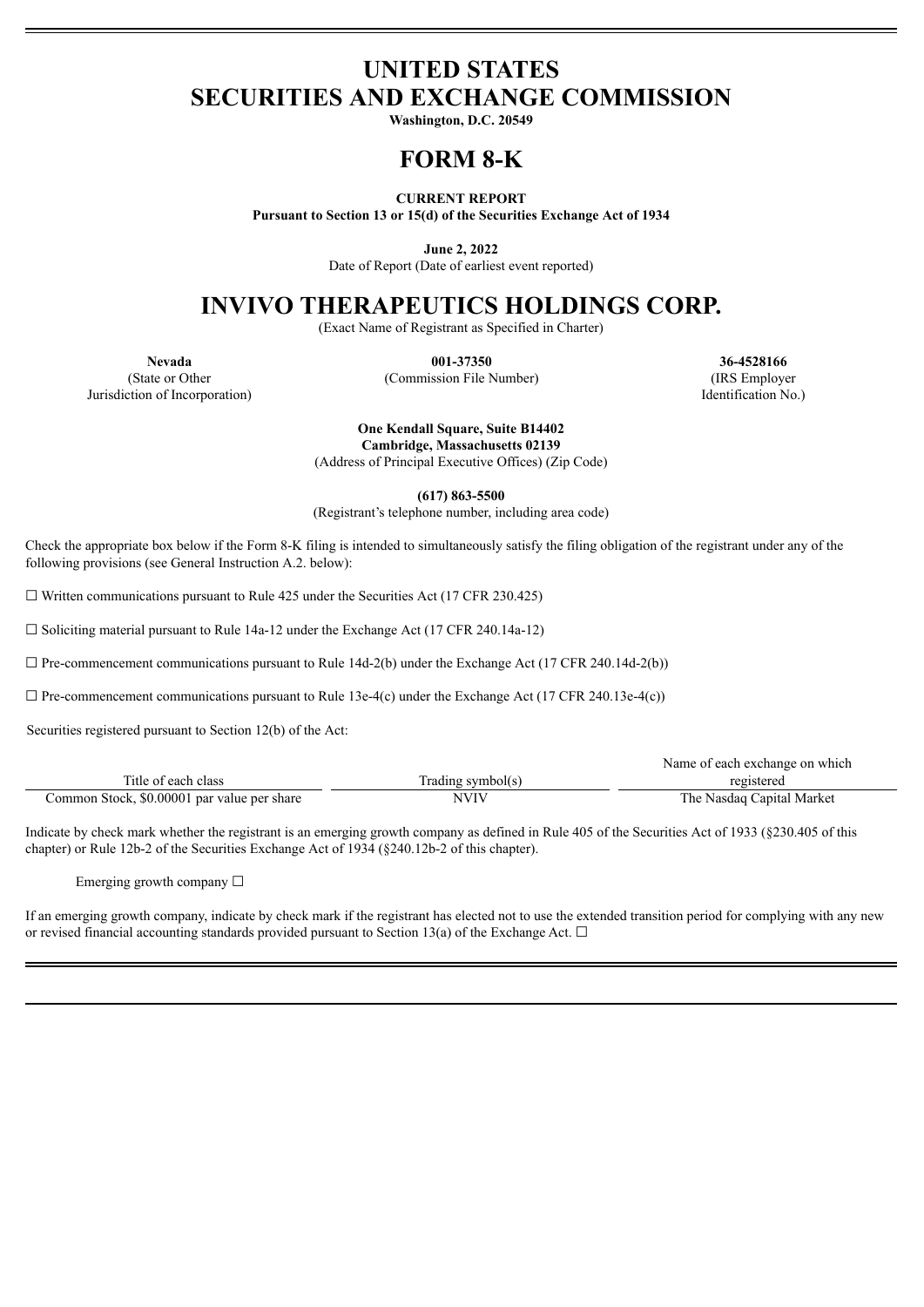## **Item 8.01. Other Events**

On June 2, 2022, InVivo Therapeutics Holdings Corp. (the "Company") issued a press release announcing that the Company has completed enrollment in its INSPIRE 2.0 Study for acute spinal cord injury. A copy of this press release is filed as Exhibit 99.1 to this Current Report on Form 8-K and is incorporated by reference to this Item 8.01.

## **Item 9.01. Financial Statements and Exhibits.**

### **(d) Exhibits.**

| Exhibit |                                                                                 |
|---------|---------------------------------------------------------------------------------|
| No.     | <b>Description</b>                                                              |
| 99.1    | <u>Press Release, dated June 2, 2022, of InVivo Therapeutics Holdings Corp.</u> |
| 104     | Cover Page Interactive Data File (formatted as Inline XBRL).                    |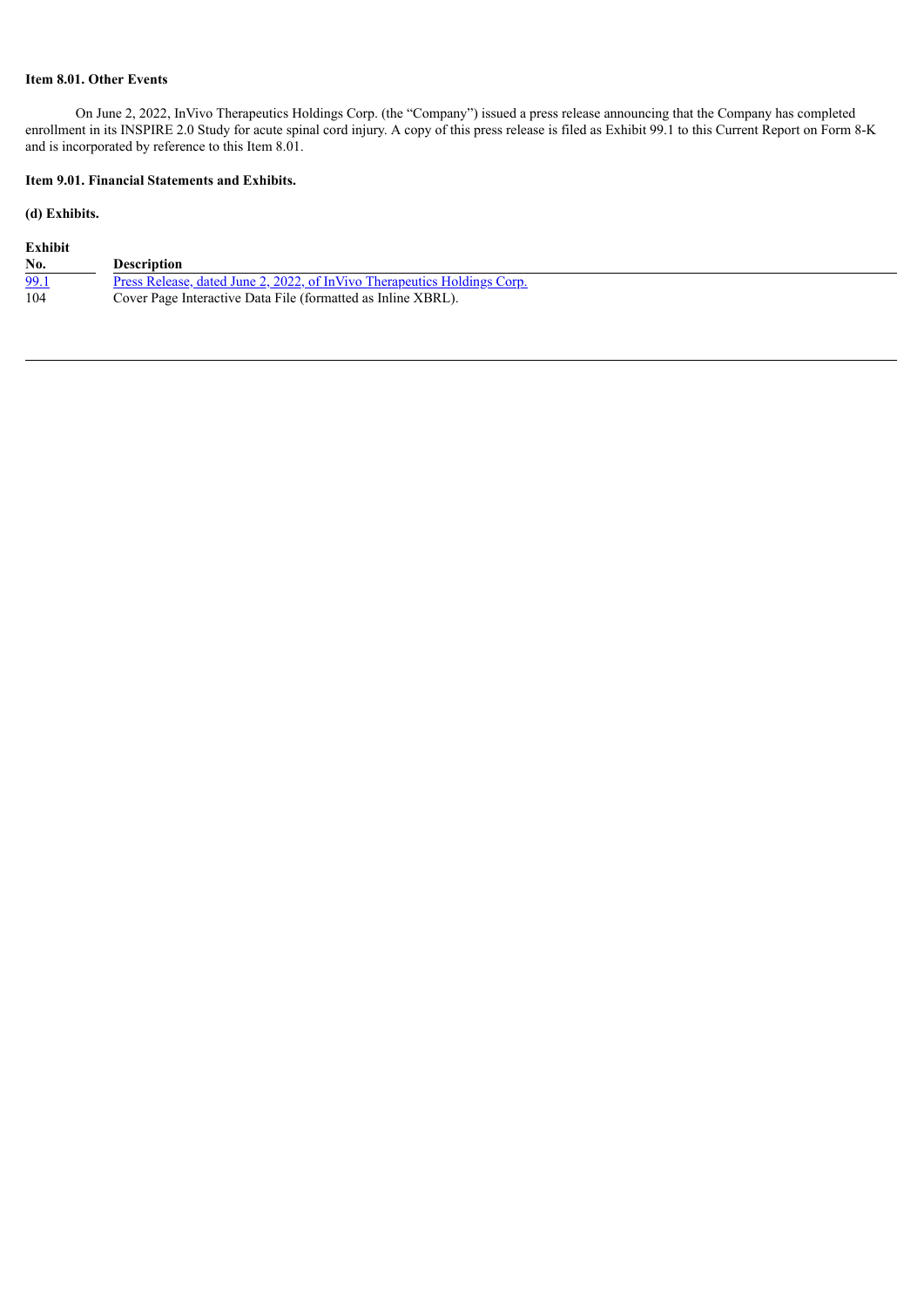### **SIGNATURES**

Pursuant to the requirements of the Securities Exchange Act of 1934, the registrant has duly caused this report to be signed on its behalf by the undersigned hereunto duly authorized.

INVIVO THERAPEUTICS HOLDINGS CORP.

Date: June 2, 2022 By: /s/ Richard Toselli

Name: Richard Toselli, M.D. Title: Chief Executive Officer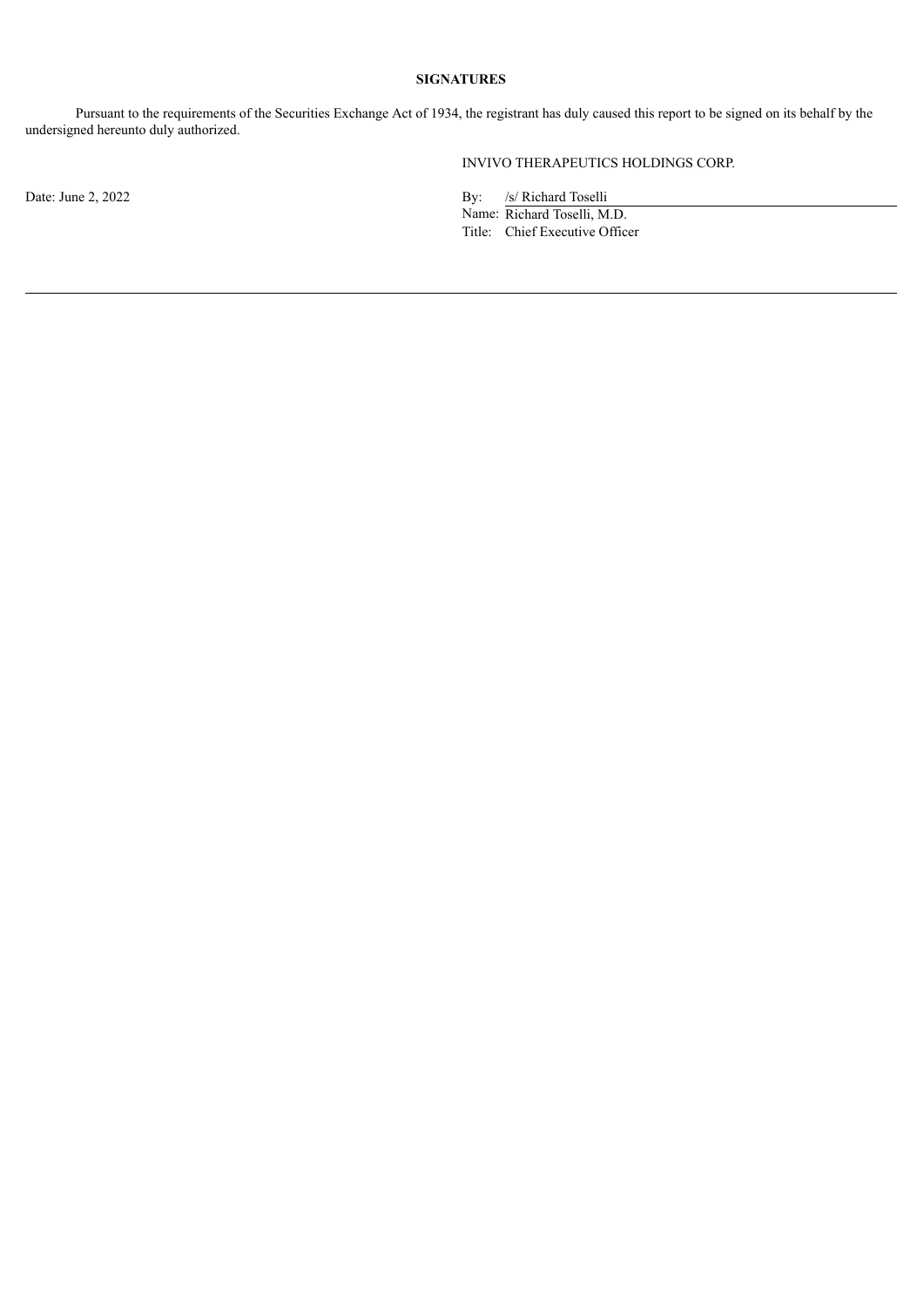

#### **InVivo Therapeutics Announces Completion of Enrollment for the INSPIRE 2.0 Acute Spinal Cord Injury Study**

*Topline data expected to be reported in Q1 2023*

<span id="page-3-0"></span>**CAMBRIDGE, Mass – June 2, 2022** – InVivo Therapeutics Holdings Corp. (Nasdaq: NVIV), a research and clinical-stage biomaterials and biotechnology company with a focus on the treatment of spinal cord injuries, today announced that it has completed enrollment in the INSPIRE 2.0 Study for patients with acute spinal cord injury. The 20-patient study is a randomized, controlled trial featuring 10 subjects in each study arm, designed to enhance the existing clinical evidence for the Neuro-Spinal Scaffold™ from the Company's INSPIRE 1.0 study.

"Reaching full enrollment in our INSPIRE 2.0 study is a significant advancement in our research and development efforts towards a potential treatment for spinal cord injury," said Richard Toselli, M.D., InVivo's President and Chief Executive Officer. "We're grateful to the study participants, as well as the clinicians, investigators, and staff who have worked relentlessly to make this possible, and of course to our team at InVivo. We're very excited to be continuing towards our goal of serving this patient population and expect to present topline data from the study in Q1 of 2023."

Kee Kim, M.D., Professor and Chief of Spinal Neurosurgery at UC Davis, Sacramento, CA, and a Principal Investigator in the INSPIRE 2.0 Study, stated "Completing patient enrollment in the INSPIRE 2.0 Study is a major milestone for the spinal cord injury community, and I am pleased to have had the opportunity to help improve potential treatment options for this underserved patient population."

For more details on the Company's INSPIRE 2.0 Study, please visit this link.

#### **About InVivo Therapeutics**

InVivo Therapeutics Holdings Corp. is a research and clinical-stage biomaterials and biotechnology company with a focus on treatment of spinal cord injuries. The company was founded in 2005 with proprietary technology co-invented by Robert Langer, Sc.D., Professor at Massachusetts Institute of Technology, and Joseph P. Vacanti, M.D., who then was at Boston Children's Hospital and who now is affiliated with Massachusetts General Hospital. The publicly traded company is headquartered in Cambridge, MA. For more details, visit www.invivotherapeutics.com.